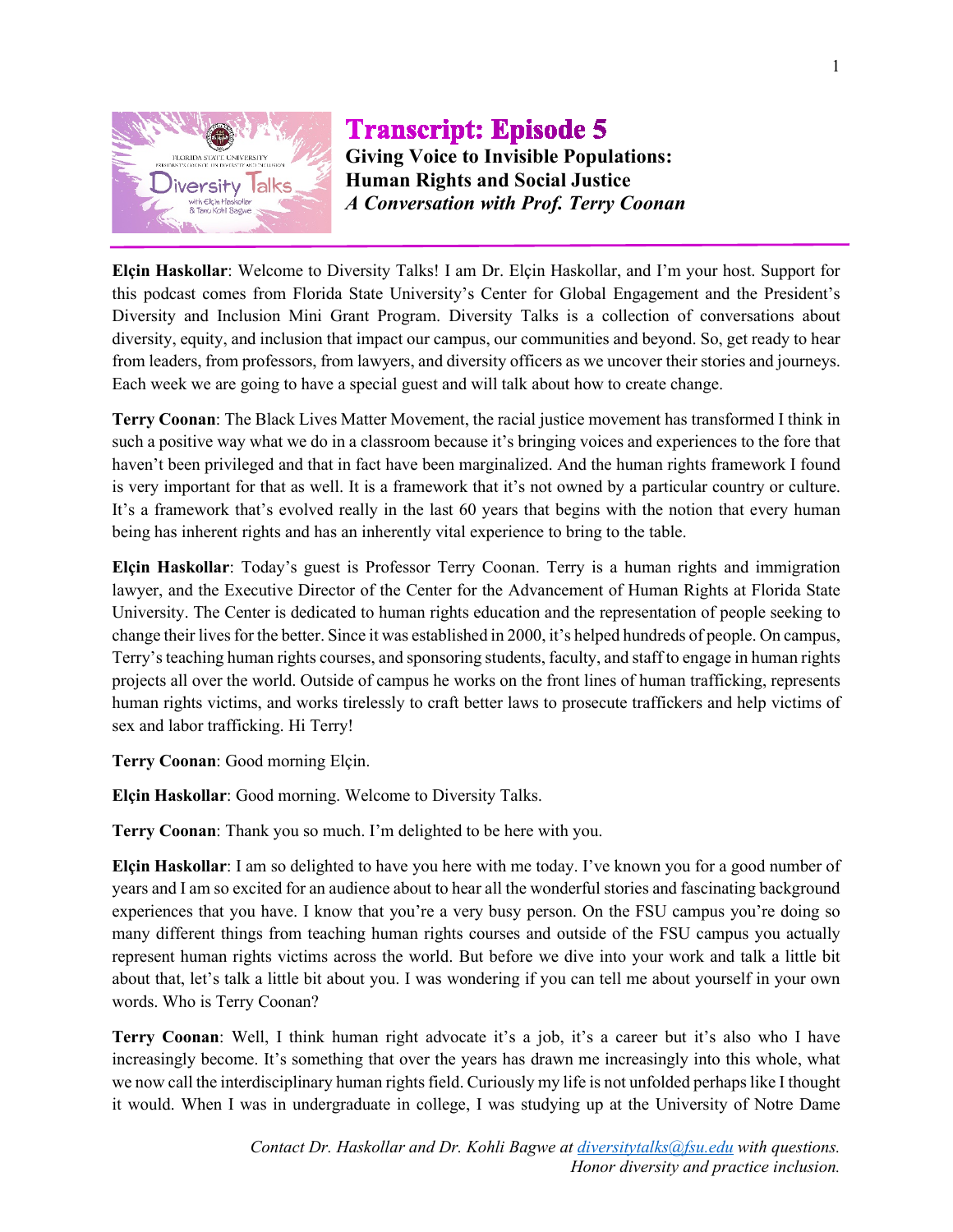Catholic School. And it was kind of funny at the time as an Irish Catholic male you sort of had the thought that you had two career options; you could either be a Catholic priest or a lawyer. And at the time I didn't know any lawyers I respected, so of course I thought I really should be a Catholic priest. So that the first career really that I embarked on was studying for the ministry and it was… I served for a number of years as a Catholic priest. But it was in those years of service in the church, that I also encountered human rights. So that it also kind of redirected me into the current kind of career and really the vocation as I think of it that those of us in the human rights field pursue.

**Elçin Haskollar**: I was wondering if you can tell us a little bit about your cultural identity. I know that human rights, immigration, being a lawyer, are the things that are so important to you. But when you think about all of your identities from being a college professor, to what you do in the human rights field, what would you say the most important standing identity for you?

**Terry Coonan**: Well, you know, I think it's the fact that as a human rights advocate, I think for any of us working in the human rights field particularly; for those of us also working with immigrants and the immigrant victims, in particular, it draws us beyond sort of our initial boundaries. And that's been I think for me the best part of my career. It has moved me beyond just sort of my own background. I grew up Irish Catholic in a small-town west coast of California, went to the Midwest, Indiana to study. At the time I thought that was a pretty big cultural move - that there was snow there – something I had not known about in my entire life. But it was a different worldview living in the Midwest. I did graduate school and on the East Coast, in Boston and then actually came back to Notre Dame when I decided that I would study to be a Catholic priest. It was part of that though that the priest at Notre Dame sent me to South America as part of that seminary training and that was of a very very impactful time. Again, living in a developing country – I was in Chile – but I was also living under a military dictatorship at the time which was quite different worldview. Very different than I think any of us as Americans, North Americans, typically grow up with. So, it was a quite impactful change for me. Most of my work ended up being with young survivors of torture there. That was, I thought I would be doing sort of traditional church work. But instead, was working with young people who had suffered under the Pinochet dictatorship. And that turned out to be really the kind of thing that changed my own life and the direction as well.

**Elçin Haskollar**: I can imagine; and I also went to college in Chicago and it was very very cold so I can definitely relate to some of your sentiments there. So as you said, before you study law at the University of Cincinnati in the Midwest and became a lawyer, you studied to actually become a Roman Catholic priest at Notre Dame University. And it was a mission trip, right, that let you to Chile and that introduced you to the field of human rights. And as you were saying, in Chile, you worked with torture victims, families of the disappeared during the Pinochet regime - and for those of you who don't know, Augusto Pinochet was a military dictator that ruled Chile during 1970s - and I was wondering if you would feel comfortable sharing with us what happened to you in Chile?

**Terry Coonan**: Well, absolutely. To begin with, I spent serval years living in a shantytown there. So that this was a shantytown - a vast shantytown - wasn't a whole lot of electricity or running water in a lot of parts of that, really dire poverty but it was made worse by what was almost 2 decades of military dictatorship as well. And that the work that I ended up doing ended up being all work with survivors. Survivors as you mentioned, mothers of the disappeared, the families of the disappeared. Again, people who were deemed somehow to be political opponents of this military regime, often times were simply disappeared and never found again. Torture though became really the huge human rights issue in Chile. As many as maybe a 100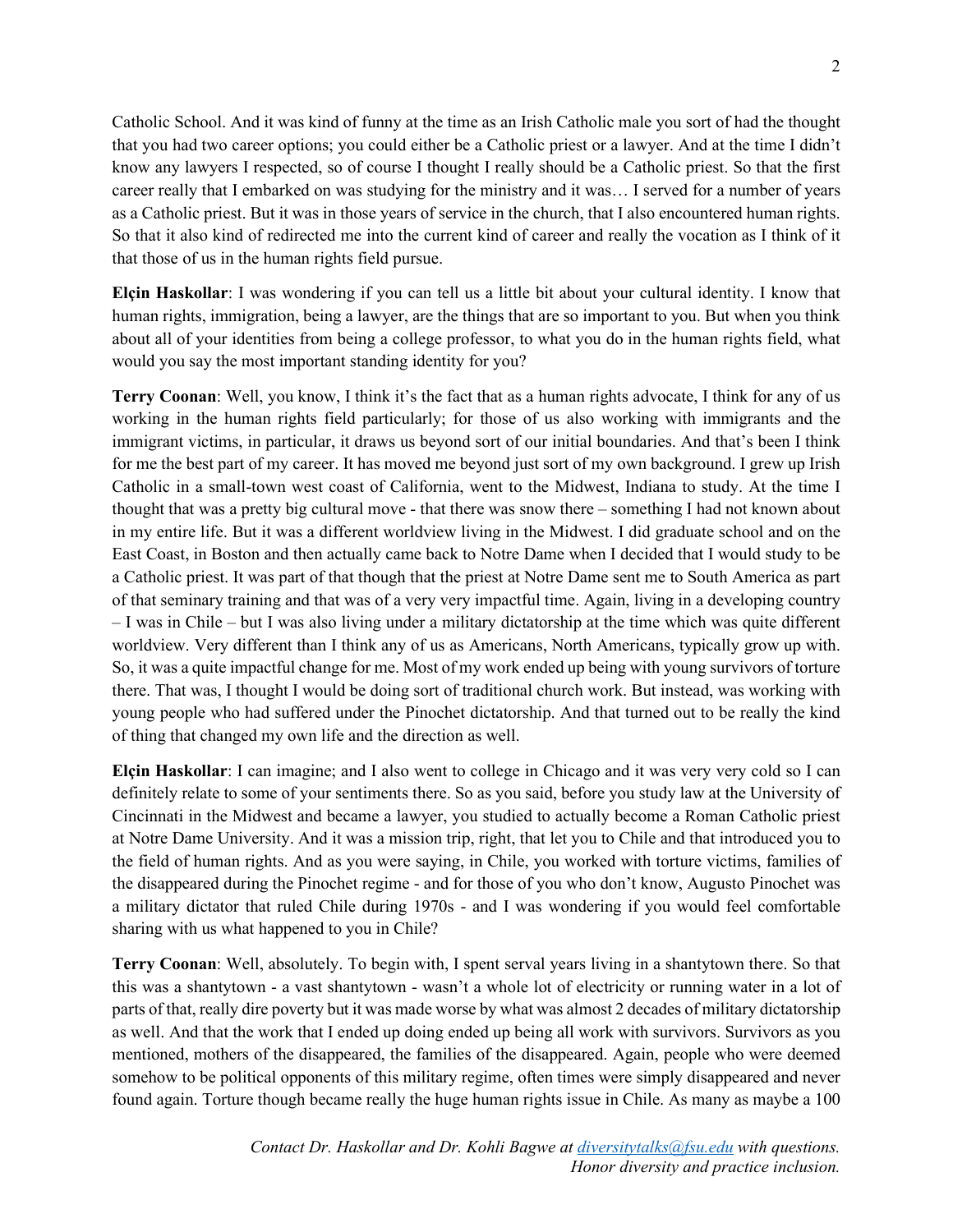or 200,000 people ultimately detained and went through what we now understand were probably over 300 torture centers. My own work began with many of those survivors. I worked with what was called the *La Vicaría de la Solidaridad*. It was the Catholic Church called the Vicariate of Solidarity and it was a human rights office within the Catholic Church there. That alone was quite impactful for me. To see human rights as a ministry of the church, just as important as marriages or teaching, or any of what we sort of think, as traditional church work. At the time the thinking was it is a North American I had a measure of protection to be able to do human rights work. It didn't really turn not to be the case. There had been an assassination attempt on the dictator. It was actually even before I arrived in Chile. I arrived there in 1986, and a week or two before I arrive there was an assassination attempt on this dictator. Communist guerillas who are responsible for it had posed as Catholic seminarians, and they had basically gone to a small town that they knew the dictator traveled through every Sunday night on the way back from going to his mountain home and they attempted to ambush him, unsuccessfully. But that it led to an entire wave of repression and its part of that and we didn't know it at the time but that these guerillas had posed as Catholic priests and seminarians. And I ended up being detained – it was several months later - because I was working in the human rights field. It was not the sort of thing that I had at all anticipated; and it changed my life forever. I was detained for about five days and most of that spent on a torture table, was stripped and blindfolded and had electric wires taped into me and it was really interrogation about what did I know about the assassination attempt which priests were communist. And of course, not only did I know nothing but much of that was not true at all, but it was … I mean even now, and I still have nightmares about that you know, some 30 years later. It really taught me a whole different view of the world. It was a human rights lesson about this is what happens when people cannot rely on the government to protect them and when in fact it's often the government that is perpetrating the human rights violations.

It changed my life significantly. I remained in Chile. I finished … I was down there for about another year. Ultimately came back and did decide that I would go on for the ministry but the longer that I was in the ministry - which I loved; I loved the pastoral work; I loved the caring that you could do with people - but wanted to do more and much of it had to do with that experience of victimization really as well. And wanting my life and wanting my career to reflect. Wanting to be a voice for many of those victims, wanting also to do something concrete on their behalf. And that let me really to the career of a human rights lawyer. I came back; I did teach at Notre Dame, was there for a couple of years; but ultimately was able to go to the University of Cincinnati. They have, turns out the oldest human rights law institute in the country and went there on own scholarship and that then sort of launched me into the area of law that really, I have been passionate about since then. Much of my work has been on behalf of asylum-seekers, people fleeing persecution from around the world, torture survivors, but increasingly human trafficking victims as well.

When Sandy D'Alemberte and FSU - and it's been 20 years now - back in 2000 and asked, "would you come and start an interdisciplinary human rights center at FSU?" I jumped at the opportunity. It has been a wonderful 20 years. FSU has been a remarkable community really, to get to pursue human rights work whether it's teaching, whether it's sending students around the country or around the world to pursue human rights work within their own respective disciplines, or direct representation. At our human rights center, we provide direct pro bono representation for many of the same kind of survivors that I've worked with over the years. So, again asylum-seekers, people fleeing death squads in their own country. Great many of our asylum-seekers now have gender-based claims. That has been one of the changes that I've noticed in the field. A great many of them are young women and who are fleeing gender-based violence.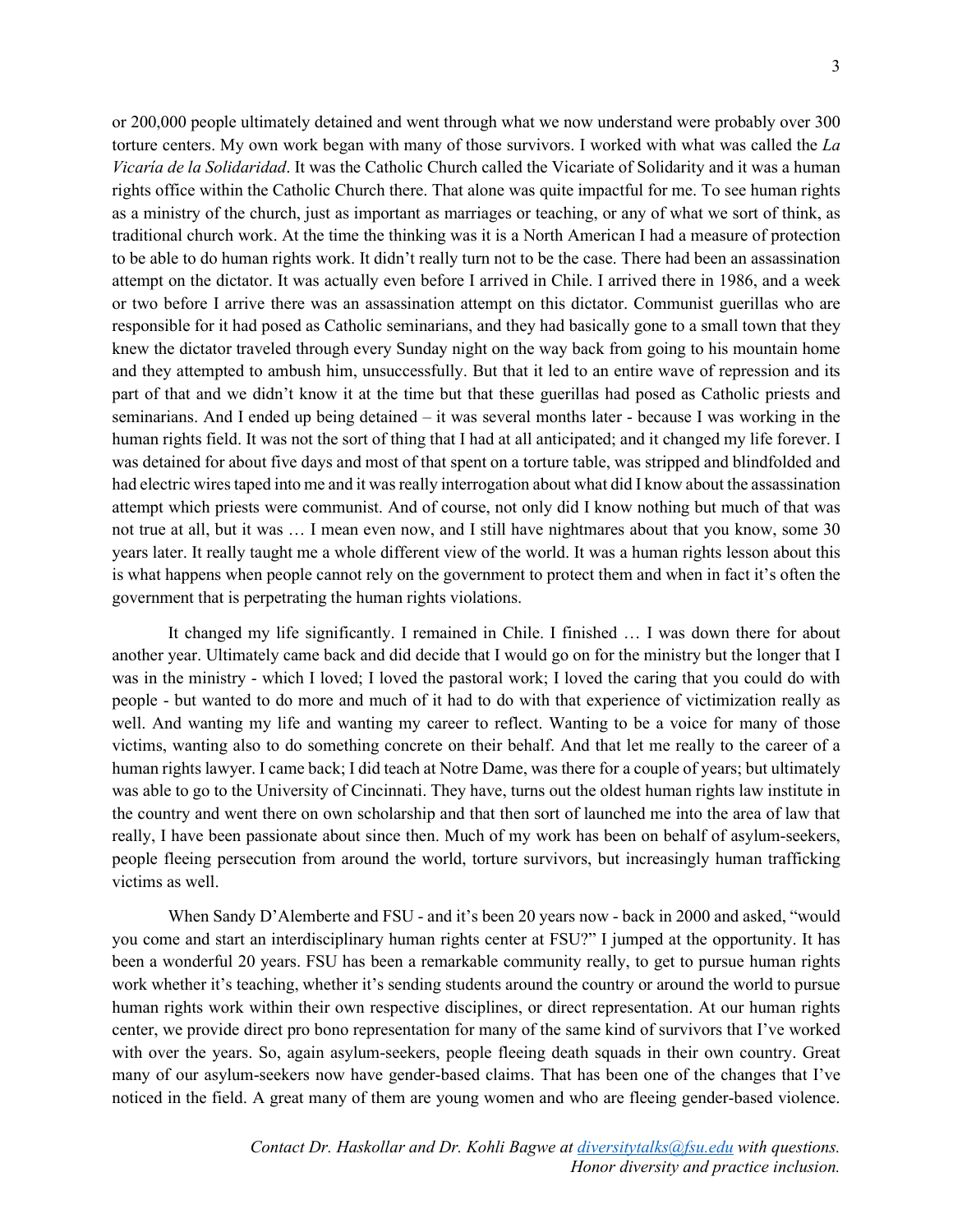That's becoming really the profile of most of our survivors that we represent. But we also work with again, survivors of tortured from around the world and increasingly human trafficking victims, human rights victims right within our own backyard here in Florida and throughout the country as well. So, FSU has been a great place to do that work: tremendously supportive a faculty and staff, we've got great centers like the Center for Global Engagement that are wonderful partners in that work, our FSU faculty have been tremendous partners as well. So, it's been a great mission and a university in general is a great place to kind of work, sort of; and it's a great privilege really to work with that next generation of human rights advocates. The students that we have given me great hope. They come in with great aspirations. They know things like social media skills that some of us over the age of 40 don't nearly have as much of, but it's a great great group of people and a faculty to work with. So FSU has been both family and it's also been that the great sort of framework for us to get to do human rights work now in the 21st-century.

**Elçin Haskollar**: Absolutely, and the FSU Center for the Advancement of Human Rights and you have done a remarkable work helping hundreds of people every single year and as a lawyer and the director of human rights center and there you manage full-time staff, you teach human rights courses, and you also offer pro bono legal services to - as you were saying to refugees, asylum-seekers, human trafficking victims, and survivors of torture. So as a lawyer and the director of a human rights center who has helped hundreds of people every year, and also as a torture survivor who wants to be the voice of the victims, and help people who don't have a voice, would you share with us some examples of how your experiences shaved your perspectives on diversity, equity, and inclusion?

**Terry Coonan**: Absolutely. Well, I think one of the really important things, and that this is so true of our human rights center; it's really probably our signature is that we are victim- based and that we are, whether we're teaching, or whether we're doing research or policy work, we start with victims. We start with survivors, with their perspective of the world and that is such an important part I think of the diversity and inclusion movement in general that we actually, in one sense, give voice to voiceless people, but really allow their voices to speak. We don't at the end of the day wanna speak for them. We want their voices to be brought to the table. That is so much of what we're doing in the human trafficking world, it's what we do in the policy world, it's what we do in our teaching as well. That we want those voices and those life experiences to basically speak to us, and we want those voices to craft our laws, craft our policies. We want those voices also to inform our classrooms and as a teacher that's one of the things that I continue to be a learner on a day-to-day basis. The Black Lives Matter Movement, the racial justice movement has transformed I think in such a positive way what we do in a classroom because it's bringing voices and experiences to the fore that haven't been privileged and that in fact have been marginalized. And the human rights framework I found is very important for that as well. It is a framework that it's not owned by a particular country or culture. It's a framework that's evolved really in the last 60 years that begins with the notion that every human being has inherent rights and has an inherently vital experience to bring to the table. Not just as a human rights lawyer, I suppose simply as a human rights advocate I find that so important. I find it's also potentially an avenue for us to travel that moves us beyond some of the polarization that we've experienced in recent years especially in this country. That this is a common language, they're common standards, no political party owns them; it's not a liberal or a conservative agenda, it's a human agenda. And I think that's a great sort of roadmap, it's a great compass for us to follow.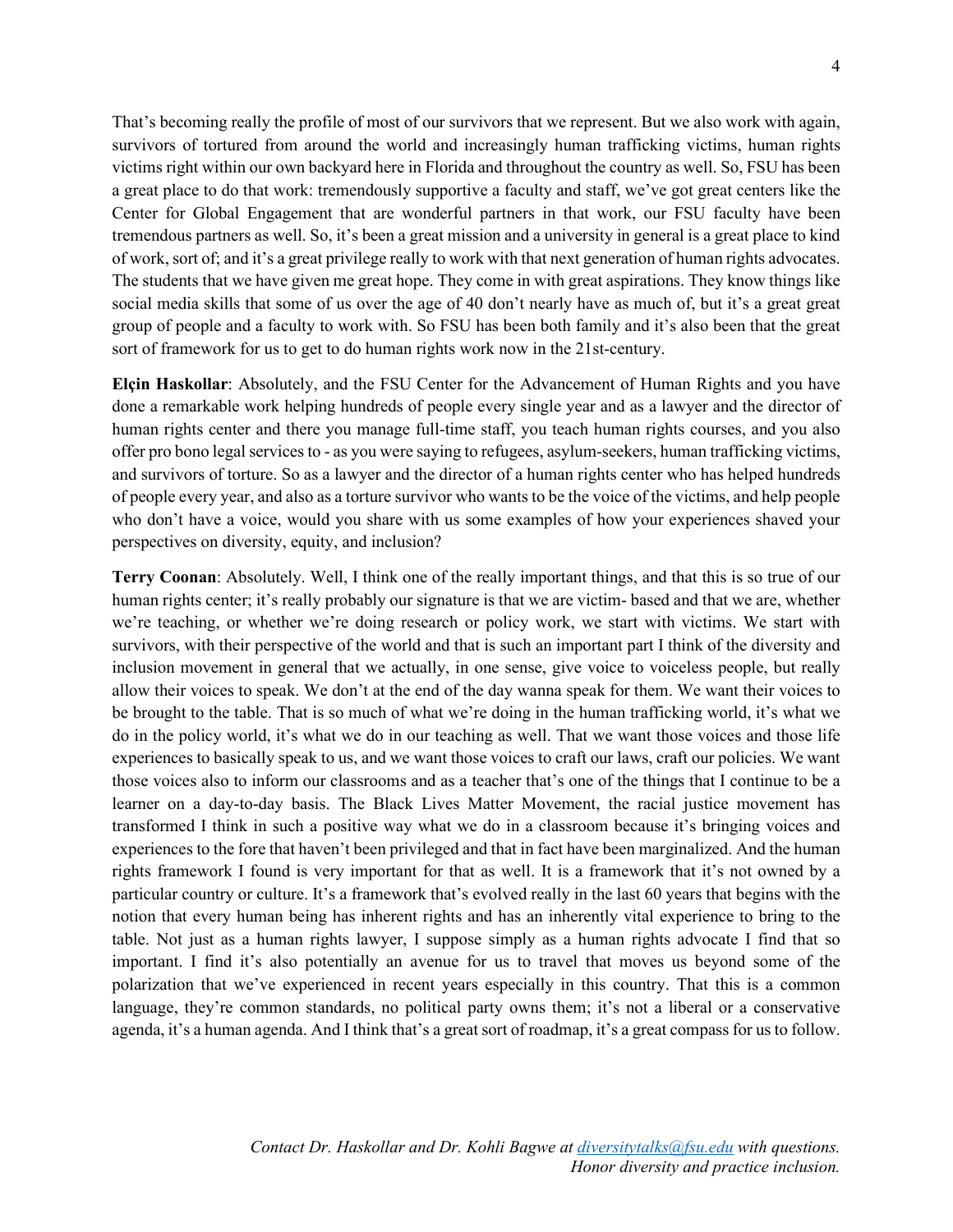**Elçin Haskollar**: Then how would you define the terms diversity equity and inclusion? And this is a question that I asked every single guest of mine. So what did these terms mean to you, and how would you define them in your own words?

**Terry Coonan**: In my own words, I suppose that would mean that at the end of the day every human story is of equal value. And that we need to have whether it's learning, teaching, policy, whether it's laws, especially when I think of as a lawyer as someone who works with our Florida legislature and with Congress on creating better laws, we need to bring both the full diversity of life experience and I don't even want to just say victims, but I want to say that again inherently human beings. And we are such a great melting pot in America. This is one of the things that till the end of my days I will be grateful for being an American because of the melting pot that we are, and truly the diversity that our country is always represented and needing to understand that many of the voices in our country haven't been given sort of equal access, they haven't been privileged, they in fact I've been marginalized. So it's my hope and I think it's the best hope for America and its who we are as Americans on our best days that all those voices need to inform both our identity as Americans but beyond that as humans. And that's what I think is so important about the connection between the human rights movement, the human rights community, and the whole movement towards diversity and inclusion; absolutely one and the same.

**Elçin Haskollar**: You are so passionate about the human rights field. I think it's very very energizing. And I know that - and again you have mentioned this - you've helped hundreds of victims every single year and personally through our discussions I know that you helped a 17-year-old girl from Nigeria who fled her country because she was afraid of female genital mutilation, and you also helped another young woman from Peru because she was brutalized by the guerillas when she was a child. You helped both of these young girls seek safe heaven here in the United States, so that they can stay here legally. So, I was wondering can you please give us an idea of what it must like to flee your home country because you're afraid and leave your entire life behind to go to another country because you wanna be safe there?

**Terry Coonan**: That continues to inform why we do human rights or why I am in that field as well. It has to be, and again I have not had that experience of a being a refugee. I've had a home and a country to come back to always, but it's that experience of working with, especially very very young survivors. What struck me about both of those cases is that, for instance, that young 17-year-old girl from Nigeria. We found he… she was encountered in the Tallahassee bus station. That her mother who when her father died and realized she can go longer projector from FGM. Her father had been a doctor and protecting his daughters and when he died it was another family member, an uncle, who literally became the owner of those young women, and told them, "the first thing that you're going to do is undergo FGM to make you marriageable". And this mother took her life savings, got her daughter to the United States here, got her as far as the Tallahassee bus station where we were called, "there's a 17-year-old girl at the Tallahassee bus station." The other young woman was working as a waitress here in Tallahassee, when we met her and yes she had suffered as a child, a very young child, being sexually abused and violated by the *Sendero Luminoso* guerillas to punish her family for the fact that they would not support these guerillas in Peru. And it was a reminder to me, 1.) of just the fragility of life in a lot of countries, but also how these young women in particular could bear the brunt of some of those things. That's our privilege. I also have to remind people, my students or folks that we work, that the human rights don't happen in distant countries; they happen in our own backyard. These were two young women right here in Tallahassee. We now work with over 300 refugees from around the world that are here in Tallahassee. Some great services, support services that are student groups here at FSU offer them. We provide pro bono legal representation. For the most part, these refugees are either from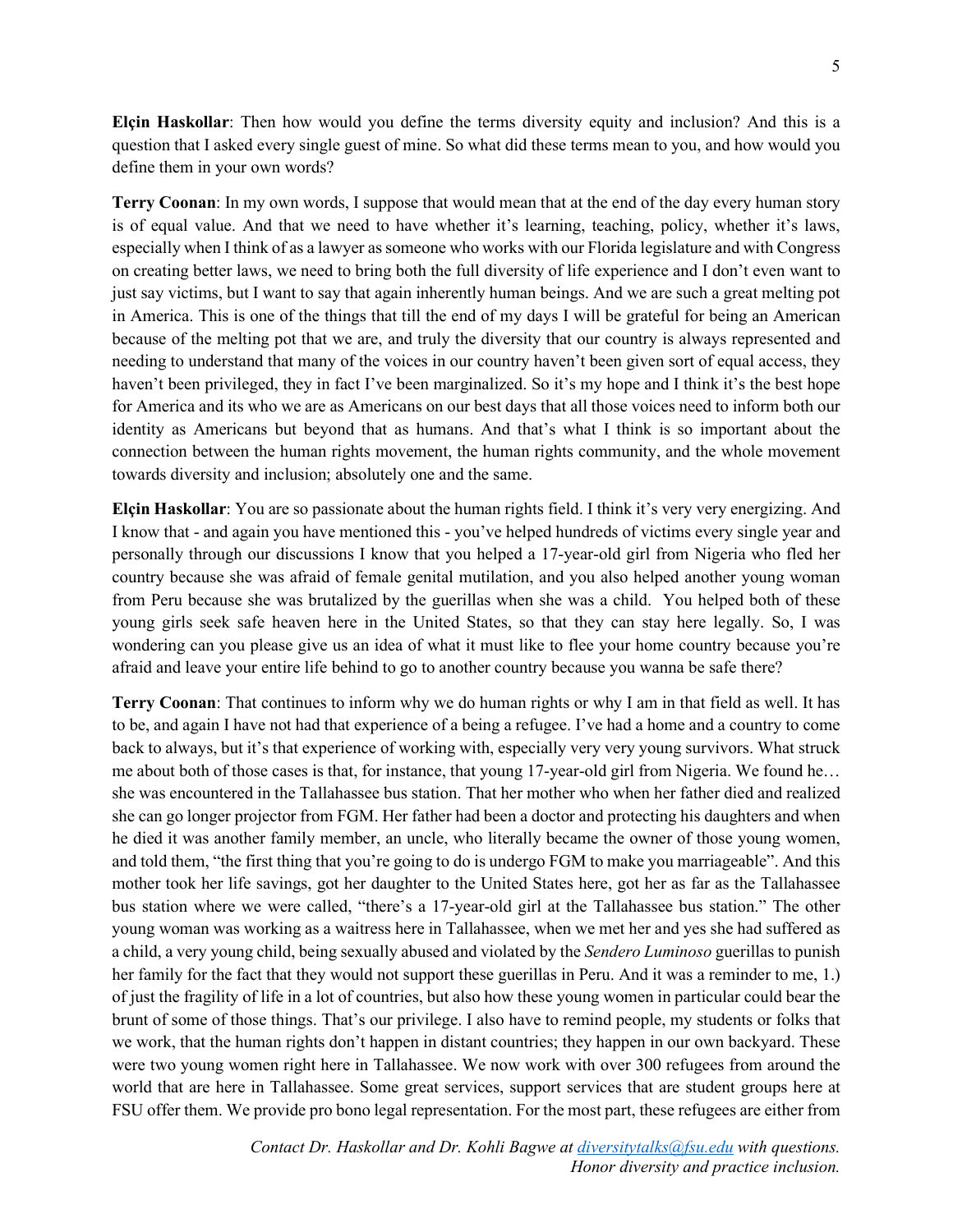Syria that are here in Tallahassee or from the D.R.C., the Democratic Republic of Congo where they have fled what's sadly been referred to as the rape capital of the world, that again one of the most violent countries in the world.

So that our refugees bring a great deal of trauma with them. It's a reminder to me also why human rights are too important to be left to the lawyers of the world; why we need social workers and therapists. It's underscored I think the wisdom of FSU to you have an interdisciplinary human rights center, one that we train our future social workers but also our filmmakers, our business students, our doctors, our nurses. Our belief is that human rights should inform everyone's career, and that human rights sensibilities are a part of every career that FSU can prepare a student for. So yeah, it's this reminder that human rights don't happen just in distant places. Eleanor Roosevelt was once asked, "where do human rights happen?" she famously replied that, "human rights happen in small places close to home" and I thought there couldn't be a better description. This was the woman who would really pull together the Universal Declaration of Human Rights back in 1948.

By the way, people had said that that was going to be an impossible job to get the world to agree on what are the basic sense of human rights that everyone could agree on. You know it has always been said that "if you have a difficult job, give it to a man; if you have an impossible job, give it to woman." Eleanor Roosevelt absolutely epitomizes that. She did, in many ways, the nearly impossible thing. She came up with this basic document; this now roadmap for the human rights movement that really spells out what are all the human rights that every person in the world is entitled to claim, just by virtue of being human. And again, a tremendous roadmap. I mean we are going on almost 70 years that we've had that. It is the roadmap for the human rights movement, but it's great that it's multinational; it doesn't come down to a particular culture, a language, particular faith… no… this is the human roadmap for us as we go further into the 21st-century.

**Elçin Haskollar**: I'd like to unpack some of the things that you just said. For those of us who may not necessarily have any background in human rights education or legal education, I was wondering if you can elaborate on the differences between what it's like to help the client like the two girls from Peru and Nigeria to seek asylum, and you know some of your other clients who come to you for other immigration issues. What are the main differences between seeking asylum and immigration issues?

**Terry Coonan**: Sure. Well immigration of course is the larger purview; it's the larger framework there. Now when we talk about refugees that's, technically, it's a legal term; and those are people that have already demonstrated a well-founded fear of persecution before they come here to the United States. So for instance, our clients from Syria, our clients from the Democratic Republic of Congo, they have entered the United States already having proven that they've have a well-founded fear of persecution back in their home country. So they come here; and oh by the way, they are at the most severely vetted groups of individuals that can actually enter into the United States. They also don't get to choose the United States. They go through a U.N. process where they, if they are fortunate, end up in another country other than the one where they fear the persecution. But that they ultimately don't choose countries. That it's the United Nations that will often times allocate these refugees to different countries. So that's one group: they've already proven their fear of persecution or they've already suffered persecution. Asylum-seekers are the people who come here to the United States, and request asylum. They request refugee status. So, they have to demonstrate that will founded fear of persecution in front of either an asylum officer, or if they're in what we call deportation or removal proceedings, in front of an immigration judge. So that's where we will represent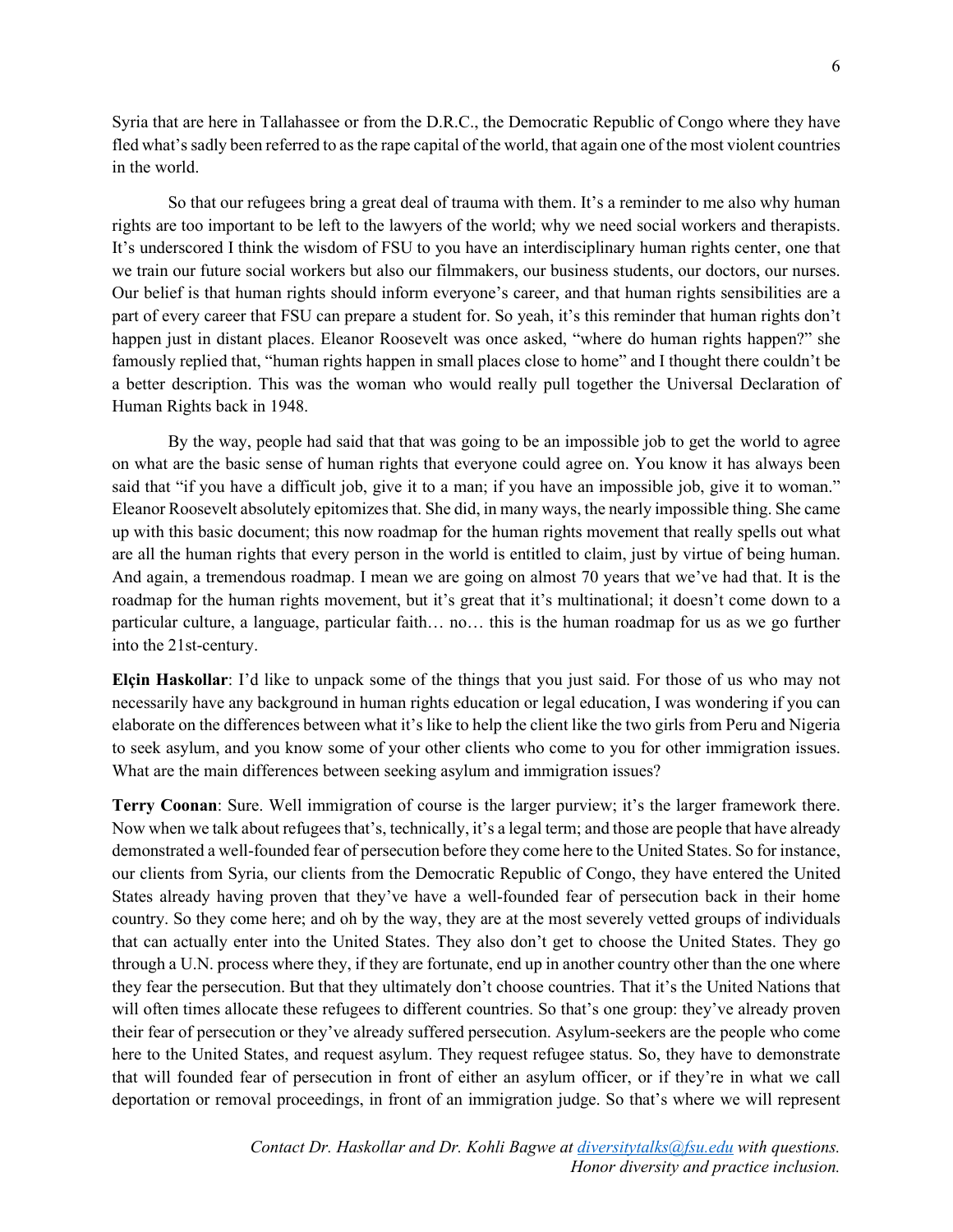them. And we currently have cases, again from all over the globe, many of them young women fearing domestic violence, fearing sexual assault at the hands of say, MS 13 in Central American countries. Interestingly, we have a number of young men that also fear gender-based violence; that their orientation as LGBTQ, has actually made them at risk as well. So, that when we talked about gender-based violence or gender-based threats now also includes young men in it as well. So, I should be clear that it's not just young women. but a great many of them are. Between what we call the feminization of poverty, the fact that women are poor and more vulnerable, often times they are more exposed and that especially when it comes to the world of human trafficking, this is where we see an inordinately high number of women victims. And these are cases once again here in our backyard. The victimization they face is not in their home country, it's here. It's either forced prostitution or forced labor and that has made also a significant part of our, our caseload. What I found curious Elçin is that the trauma that I saw, and I worked with in terms of survivors of torture, you know some 30 years ago in Chile, is what we now see in the lives and the experiences of trafficking victims. We didn't have the language of trauma some 30 years ago; we know a lot more about it now. It's also why mental health specialists, social workers, therapists are such important players in the human rights field, but in particular, actually serving are survivors of human trafficking. So this has been again, it's a human rights violation that we understand it's perpetrated here; it's not in a distant country and it's a reminder that much of the human rights work we have to do right here in America.

**Elçin Haskollar**: On asylum-seekers and refugees, many people might feel hesitant about admitting outsiders, people from other countries into the United States for fear of an increasing violence here or terrorism. How would you respond to those people?

**Terry Coonan**: Well again these are the most significantly vetted immigrants that we have in the United States. They've gone through years of vetting, both at the U.N. level if they're refugees, but then also by U.S. Department of Homeland Security and they are vetted repeatedly in the time that they're here. Also, these do not tend to be the folks that are a politically violent. It's actually the fact that they've been victimized by political violence that distinguishes them. Einstein was a refugee; I mean we hark it back to that. But again, this is the better part of our angels as it were; or the better angels of America if you want to put it in Lincoln's words. That these other people for whom that American dream, that American promise of refuge, is absolutely what draws them here. That it's also very clear legally that they cannot come here and be given asylum or refugee status if they just want a better job or a better life. It actually has to be what we call fear-based and this is the part of the immigration field that we specialize in at the human rights center. Fear-based immigration where you have to be able to both identify and, in a sense, prove up why it is that you're afraid to go back to your home country. So that these turn out to be the least violent people in the world. And again, all the statistics, in general statistics, show that our immigrant population here in the United States far less likely to commit a crime than say our American population. When we look at good research that's what that indicates to us. This is not to say that, you know, some bad apples haven't made their way into the United States. Immigration law has become increasingly criminalized in the last 20 years to try to get at that effect, but right now, immigration is quite severe when it comes to the consequences for criminal activities. But the vast amount of ours are immigrants, but especially of our refugees or asylum-seekers or not at all threats to the United States.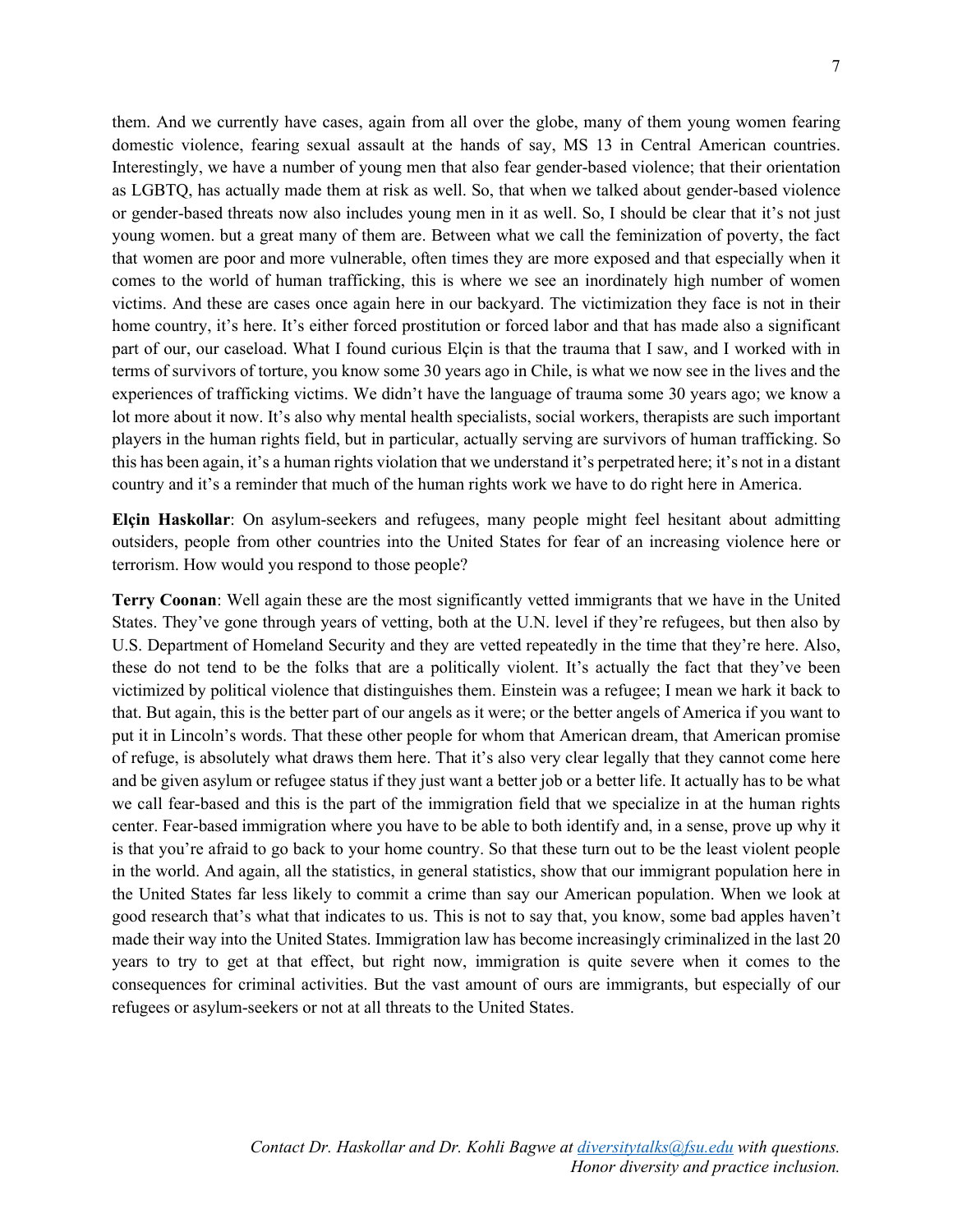**Elçin Haskollar**: You are right now working on a very exciting project with FSU Dance School, working specifically with female asylum-seekers and it sounds like an amazing opportunity. Would you like to tell us a little bit about the project?

**Terry Coonan**: Yeah, it's a great project. It's between our School of Dance and our Communications School. And it's a great film project that looks at the resiliency of women in the human rights field and it's essentially a dance film. It's being done with 360 technology meaning that again you'll need actually special (laughs) special goggles to watch this, but it's in the process, it's in the final process of editing. We think it'll be about an 8-to-12-minute film or so; so short. But it's the expression of women dancers basically telling the stories of women survivors of human rights violations and again not explicit at all, but again as only dancers can do, convey through their art, what is this experience of resiliency that women in particular we think … it's such a gift that they bring to the human rights field. They become tremendous advocates often times as a result of their experiences. So, I have not seen the final version of this yet, but we're very excited both to work with some great professors and some great dancers in our dance school and also some great film makers in our communication school.

## **Elçin Haskollar**: When can we get to see it?

**Terry Coonan**: We hope to have a version of it available early summer. They're working on the soundtrack right now, so we hope that it will be available at some point this summer. You'll be the first to know.

**Elçin Haskollar**: I am really looking forward to it.

**Terry Coonan**: Absolutely. Also working with our film school. Got a great young filmmaker there, Valerie Scoon who's looking …we're actually helping fund a filming project that she's doing now, looking at what she called invisible populations; it's the enslaved population of Tallahassee, both a historical look but a look in which she's trying to bring to the world of film, what were the stories of the African Americans who were enslaved right here in Tallahassee. Interestingly she's a runner, and Valerie told me she was running through Betton Hills when she realized they were old slave cemeteries that were right there in the heart of Tallahassee; and wanting to be able to tell the stories of the people that in many ways the stories have not been part of our sort of main stream history. So that's the kind of great work that filmmakers can do whether in our communication school or film school and we've been very excited to support them over the years as well.

**Elçin Haskollar**: Terry, I was trained as a genocide scholar at the Center for Human Rights and Genocide at Rutgers University, and one of the things that I learned about studying and teaching human rights and genocide is that when you are presenting, you know all this information to the students, statistics don't necessarily make an impact, but stories do. So I really appreciate all of the work that you're doing in order to highlight these significant stories that can actually get people understand that these are not numbers. These are actually human lives.

**Terry Coonan**: And as you mentioned Elçin, stories are the important thing there. That we can't reduce the field to statistic. We can't even reduce it to, sort of news clips, but that it's the human story and that's at the heart of the human rights movement, it's the heart of the human rights field that it is made up of individuals, each of whom has a story that has to be valued, has to somehow become part of our public discourse. So yeah, it's that story element and it's the reason too that storytellers are so important in the human rights movement. I kid that at the end of the day, human rights are too important to be left to the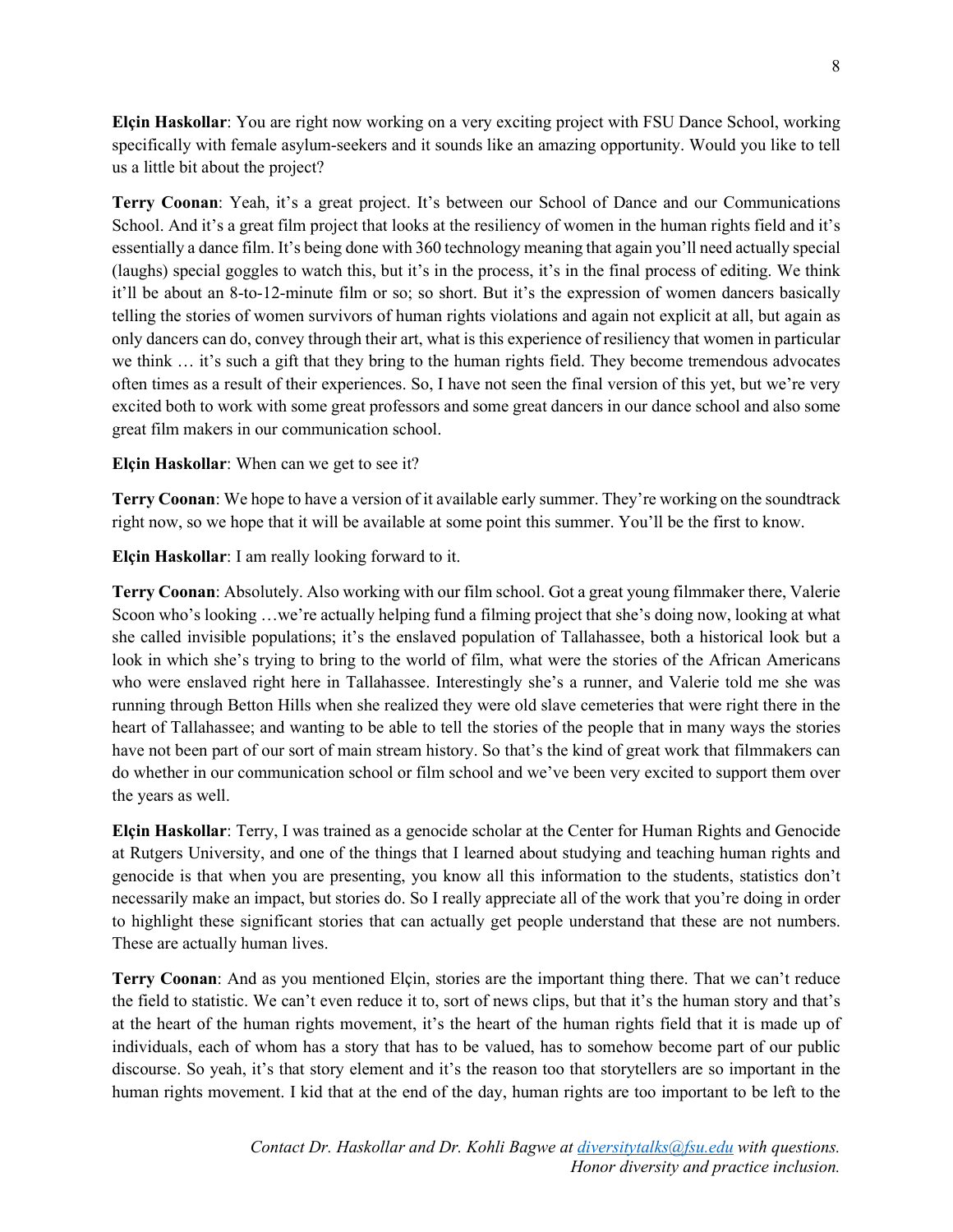lawyers of the world. We can do important advocacy but that it's the people that can tell a story that can make a world of difference when it comes to reaching out to students, when it comes to reaching out to judges, to policymakers, the story's incredibly important.

**Elçin Haskollar**: And as a professor at FSU, you make a world of difference by telling you know the stories of other people to your students and you help FSU students engage in human rights projects all over the world. You help them serve on international tribunals, refugee camps, torture centers, recovery programs for sex trafficking victims, so by doing so you must actually come in to contact you know with so many different students who come from so many different backgrounds. So I was wondering, what is your experiences working with diverse groups of students help you about diversity, equity, and inclusion?

**Terry Coonan**: That's a key a key dynamic. And part of it has to do with the fact that when we have survivors that we work, we have to be very respectful of their needs. We don't impose any particular person or type of person on them. Increasingly our survivors tell us what kind of help that they want, and who it is that they would like that help from. We've seen it in the world of young sex trafficking survivors; they don't trust law-enforcement, they may not trust initially even a victim advocate. We've been called into in a number of situations where its either myself or one of the women in our staff, given the preference of some of our young sex trafficking victims to confide in a woman, and we understand that innately. That's so very very important, and you mentioned again that you know being a voice for voiceless people; that's important but at the end of the day, we are not about appropriating their stories or be the ones to tell their stories necessarily for them. The real objective is for them to tell their stories; for them to be given the tools at times the healing, but for them to them become advocates. And that maybe for me the most impressive dynamic when I've seen our young survivors, or our not so young survivors, who go forward and are finally able to tell their own stories. We work with a quite diverse group of students and faculty at FSU; that's one of the great privileges that we have. And we're quite mindful that again every student can do something with us or for us, but that often times if they're going to be doing direct client work, it's the client that will determine what those needs are and it times who it that can best help them. So we're trying to be very very attentive to that as well.

**Elçin Haskollar**: And I have a final question. What would you recommend to newcomers into your field who would like to incorporate diversity, equity, and inclusion?

**Terry Coonan**: That's great question and I think the great general answer is to step outside your own boundaries for however you can do so. You know here at FSU multiple opportunities to study abroad, but even if you don't study abroad, the opportunities I think of at the Center for Global Engagement; just for expanding your worldview. I think that's the task that's incumbent on all of us and that's myself as well, that every single day as an advocate, I'm not just meant to get up and tell people what I know or what I've learned but I meant to be a learner as well and it's that dynamic hopefully that all of us learn. This is what we need to be about as we go about being global citizens and I think that constantly being open, listening to diverse viewpoints, that's I think one of the most important things that I think we have to do even in  $21^{st}$ century America; listening to others that may feel quite differently about the world than we feel. Diversity and inclusion will require, I think simply listening skills to begin with. That's I think a great thing for us to both model, but also to actually show our students how important that. At the end of the day the human rights movement, I think also if you want to call the movement for diversity and inclusion, it's about the fact that there are no boundaries. There are no … at the end of the day, the world is one and if the globalization movement doesn't teach us anything it's that; that again the other day there's not national